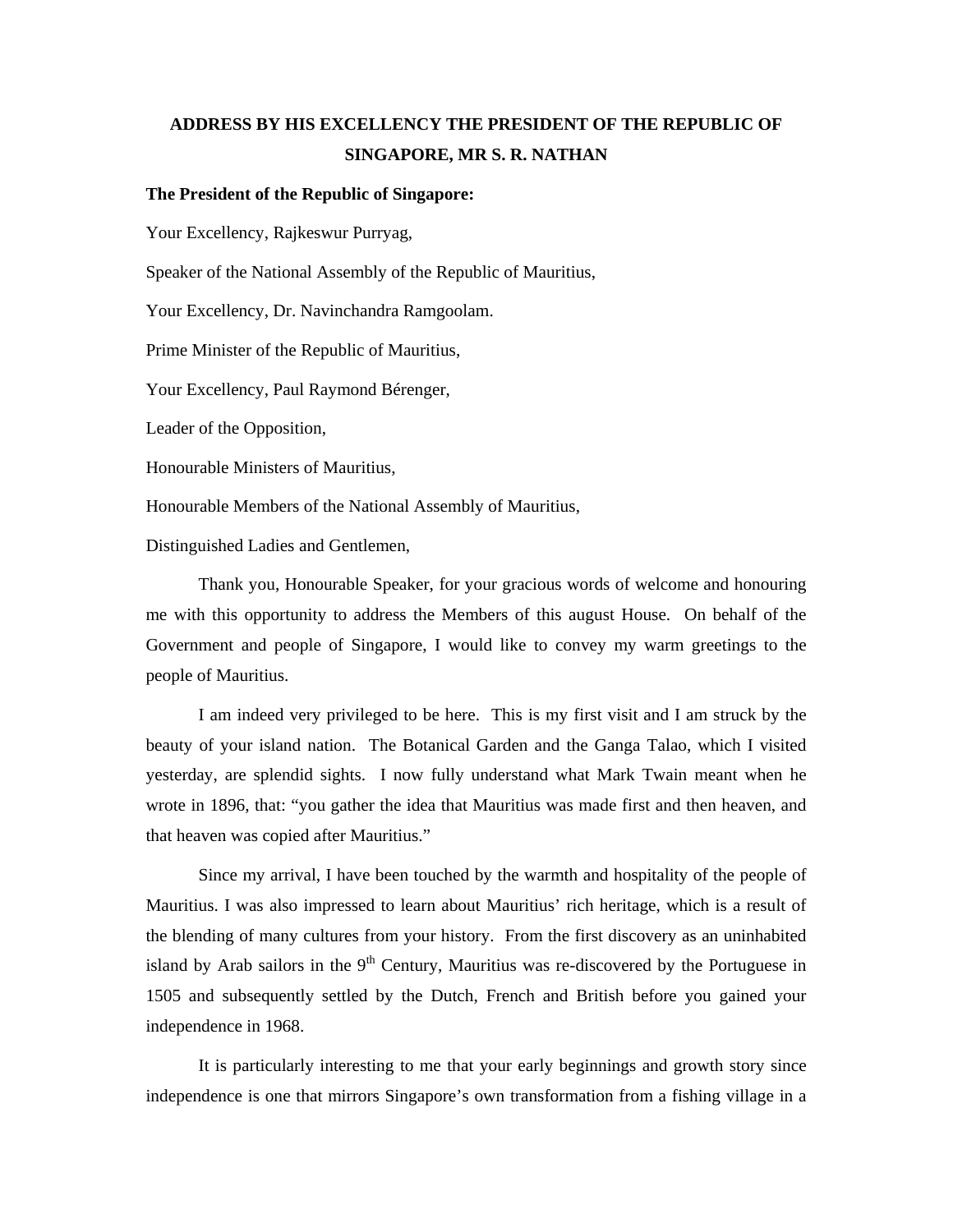colony to a bustling economy. Mauritius, like Singapore and other newly independent States, entered the post-colonial era with a high level of poverty. But since then, Mauritius has grown to what it is today, as remarked by renowned economist and Nobel Laureate Joseph Stiglitz, the "Mauritian economic miracle". In 43 years, Mauritius transformed itself from a poor single crop economy into one of the most successful countries in Africa. It was largely through Mauritius' combination of political stability, strong institutional frameworks and favourable regulatory environment that provided the foundation for this growth. In 2010, Mauritius was ranked first in Africa in the World Bank Doing Business Survey and this has consistently topped the Ibrahim Index of African Governance since 2007.

This remarkable success, I believe, did not come easily. Your visionary founding father, Sir Seewoosagur Ramgoolam, had reiterated the constant need to cultivate the spirit of unity and peace in the formative years of Mauritius' independence. He set the path for Mauritius to be a functioning multi-racial and multi-communal State. Today, Mauritius is home to descendants from diverse places such as Africa, China, Europe and South Asia, with different faiths and religions all living in harmony. A prominent example is Sir Seewoosagur Ramgoolam himself, the son of a poor Indian immigrant, who became a leading figure in the independence movement and rose to become your first Prime Minister. Under his guidance, Mauritius progressed to achieve stability, democracy and significant levels of economic growth. This is indeed a remarkable achievement.

 Today, both our countries are hailed as economic miracles, perhaps because conventional wisdom had doomed us to failure after independence. But we know that it was more than just a miracle. It was because our founding fathers boldly defied the odds to build improbable countries from mere islands lacking in natural resources. They succeeded through political will, strong visionary leadership, hard work and good governance. Indeed, the multi-ethnic and multi-religious composition of the Mauritian people reflects the true spirit of representative democracy and is testament to the truth that diversity need not necessarily be incompatible with democracy, but rather, an essential counterpart. In this regard, Mauritius' parliamentary democracy is remarkable for the ability of parliamentary system to work together across party lines to reach consensus on what is the national interest for the betterment of your country.

 Honourable Speaker, both our countries have forged close bonds of friendship and cooperation that date back to the personal friendship between our two founding fathers, Sir Seewoosagur Ramgoolam and Singapore's first Prime Minister Lee Kuan Yew who visited